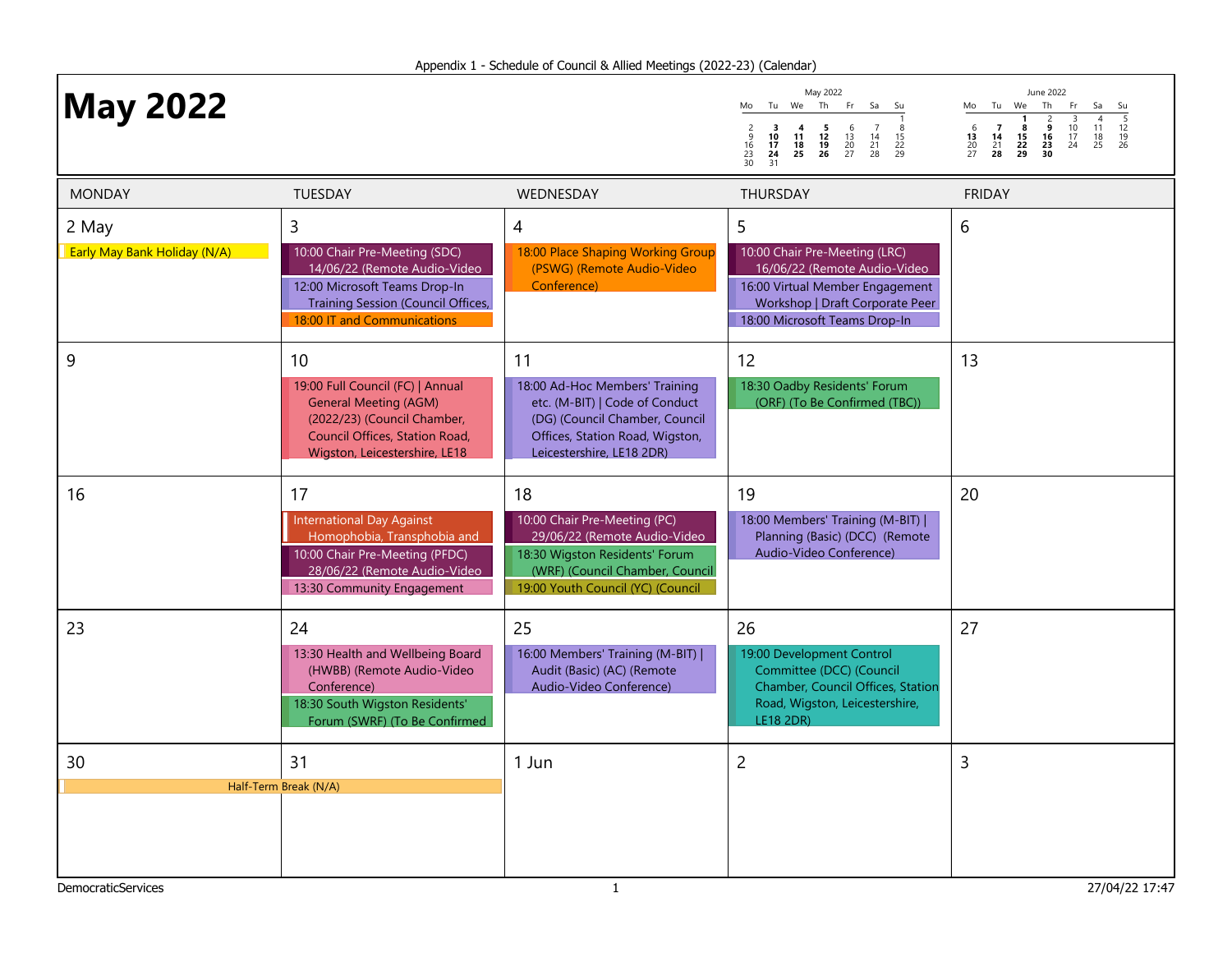| <b>June 2022</b>                                                                                                                               |                                                                                                                                                              |                                                                                                                                                                       | June 2022<br>Mo Tu We Th<br>Fr.<br>Sa<br>Su<br>$\frac{5}{12}$<br>$\frac{12}{19}$<br>26<br>$\frac{4}{11}$<br>$\frac{18}{25}$<br>$\begin{smallmatrix} & 3\\ 10\\ 17 \end{smallmatrix}$<br>$\begin{array}{c} 2 \\ 9 \\ 16 \\ 23 \\ 30 \end{array}$<br>$\begin{array}{c} 6 \\ 13 \\ 20 \\ 27 \end{array}$<br>$\begin{array}{c} 7 \\ 14 \\ 21 \\ 28 \end{array}$<br>8<br>15<br>$\frac{22}{29}$<br>24 | <b>July 2022</b><br>Mo Tu We Th<br>Fr.<br>Sa<br>Su<br>$\frac{3}{10}$<br>$\frac{17}{24}$<br>$\frac{24}{31}$<br>$\frac{2}{9}$<br>$\frac{16}{23}$<br>$\frac{23}{30}$<br>$\begin{array}{cc} 5 & 6 \\ 12 & 13 \\ 19 & 20 \\ 26 & 27 \end{array}$<br>$\begin{array}{c} 7 \\ 14 \\ 21 \\ 28 \end{array}$<br>$\frac{4}{11}$<br>$\begin{array}{c} 8 \\ 15 \\ 22 \\ 29 \end{array}$<br>$\frac{18}{25}$ |
|------------------------------------------------------------------------------------------------------------------------------------------------|--------------------------------------------------------------------------------------------------------------------------------------------------------------|-----------------------------------------------------------------------------------------------------------------------------------------------------------------------|-------------------------------------------------------------------------------------------------------------------------------------------------------------------------------------------------------------------------------------------------------------------------------------------------------------------------------------------------------------------------------------------------|----------------------------------------------------------------------------------------------------------------------------------------------------------------------------------------------------------------------------------------------------------------------------------------------------------------------------------------------------------------------------------------------|
| <b>MONDAY</b>                                                                                                                                  | <b>TUESDAY</b>                                                                                                                                               | <b>WEDNESDAY</b>                                                                                                                                                      | <b>THURSDAY</b>                                                                                                                                                                                                                                                                                                                                                                                 | <b>FRIDAY</b>                                                                                                                                                                                                                                                                                                                                                                                |
| 30 May                                                                                                                                         | 31                                                                                                                                                           | 1 Jun                                                                                                                                                                 | $\overline{2}$<br>Half-Term Break (N/A)                                                                                                                                                                                                                                                                                                                                                         | 3                                                                                                                                                                                                                                                                                                                                                                                            |
|                                                                                                                                                |                                                                                                                                                              | 18:00 Audit Committee (AC)<br>(Committee Room, Council<br>Offices, Station Road, Wigston,<br>Leicestershire, LE18 2DR)                                                | Queen's Jubilee (N/A)<br>Spring Bank Holiday (N/A)                                                                                                                                                                                                                                                                                                                                              | Platinum Jubilee Bank Holiday (N/A)                                                                                                                                                                                                                                                                                                                                                          |
| 6                                                                                                                                              | $\overline{7}$<br>18:00 IT and Communications<br><b>Working Group (ITCWG) (Remote</b><br>Audio-Video Conference)                                             | 8<br>18:00 Ad-Hoc Members' Training<br>etc. (M-BIT) (To Be Confirmed<br>(TBC)                                                                                         | 9<br>10:00 Chair Pre-Meeting (EWG)<br>21/07/22 (Remote Audio-Video<br>Conference)<br>18:00 Members' Training (M-BIT)  <br>Licensing (Basic) (LRC) (Remote                                                                                                                                                                                                                                       | 10                                                                                                                                                                                                                                                                                                                                                                                           |
| 13<br>14:00 Community Safety<br>Partnership (CSP) (Council<br>Chamber, Council Offices, Station<br>Road, Wigston, Leicestershire,<br>LE18 2DR) | 14<br>19:00 Service Delivery Committee<br>(SDC) (Council Chamber, Council<br>Offices, Station Road, Wigston,<br>Leicestershire, LE18 2DR)                    | 15<br>18:00 Place Shaping Working Group<br>(PSWG) (Remote Audio-Video<br>Conference)<br>19:00 Youth Council (YC) (Council<br><b>Chamber, Council Offices, Station</b> | 16<br>18:30 Licensing and Regulatory<br>Committee (LRC) (Council<br>Chamber, Council Offices, Station<br>Road, Wigston, Leicestershire,<br>LE18 2DR)                                                                                                                                                                                                                                            | 17                                                                                                                                                                                                                                                                                                                                                                                           |
| 20                                                                                                                                             | 21                                                                                                                                                           | 22<br>10:00 Chair Pre-Meeting (CWG)<br>03/08/22 (Remote Audio-Video<br>Conference)                                                                                    | 23<br>19:00 Development Control<br>Committee (DCC) (Council<br>Chamber, Council Offices, Station<br>Road, Wigston, Leicestershire,<br>LE18 2DR)                                                                                                                                                                                                                                                 | 24                                                                                                                                                                                                                                                                                                                                                                                           |
| 27                                                                                                                                             | 28<br>19:00 Policy, Finance and<br>Development Committee (PFDC)<br>(Council Chamber, Council<br>Offices, Station Road, Wigston,<br>Leicestershire, LE18 2DR) | 29<br>18:30 People Committee (PC)<br>(Committee Room, Council<br>Offices, Station Road, Wigston,<br>Leicestershire, LE18 2DR)                                         | 30<br>10:00 Chair Pre-Meeting (AFWG)<br>11/08/22 (Remote Audio-Video<br>Conference)                                                                                                                                                                                                                                                                                                             | 1 Jul                                                                                                                                                                                                                                                                                                                                                                                        |

-г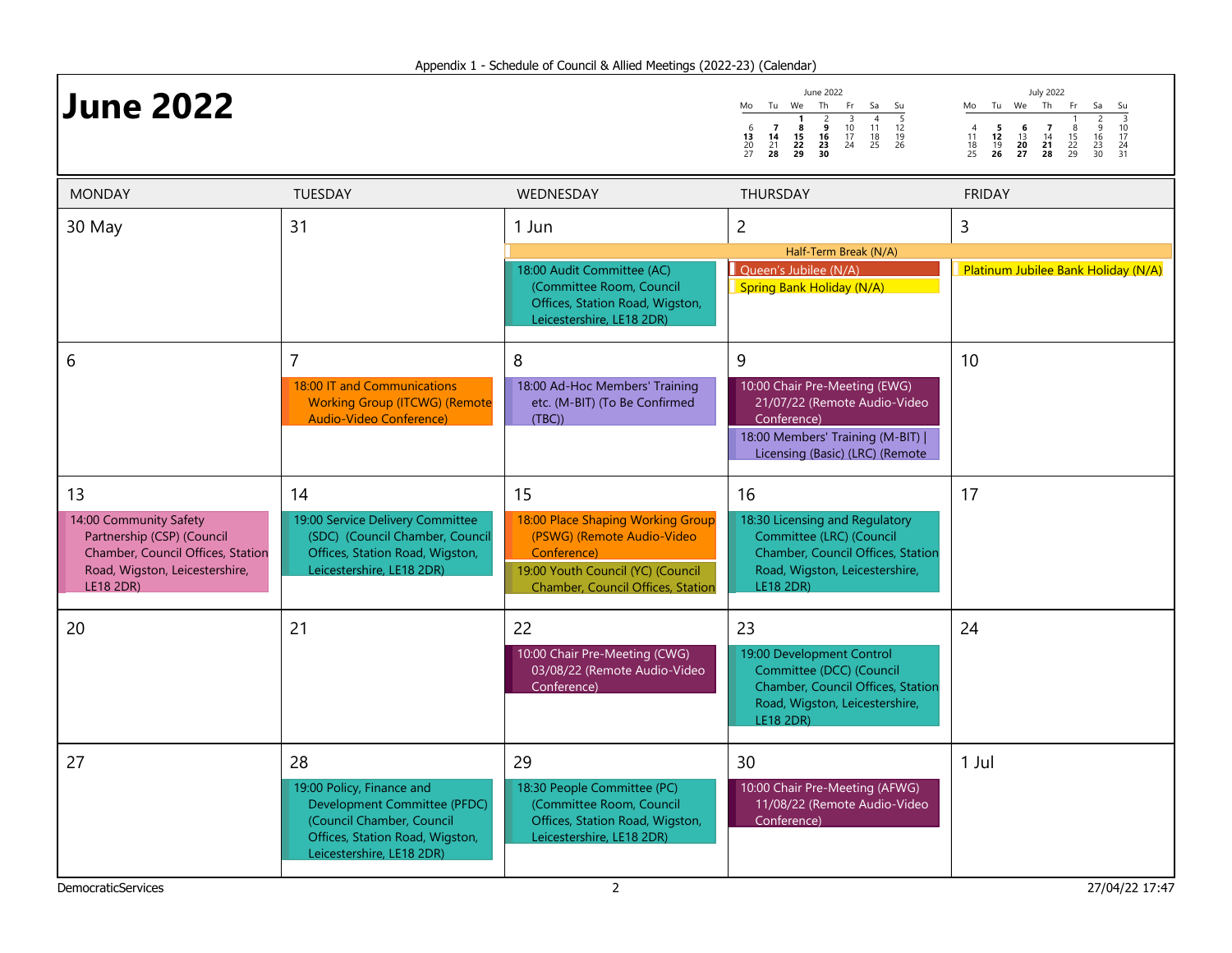|                  |    |  | <b>July 2022</b>                                             |             |  |                   |  | August 2022 |          |  |                                           |  |
|------------------|----|--|--------------------------------------------------------------|-------------|--|-------------------|--|-------------|----------|--|-------------------------------------------|--|
| <b>July 2022</b> | Mo |  | Tu We                                                        | Th Fr Sa Su |  |                   |  |             |          |  | Mo Tu We Th F                             |  |
|                  |    |  | 11 <b>12</b> 13 14 15<br>18 19 20 21<br>25 26 27 28 29 30 31 |             |  | 16 17<br>22 23 24 |  |             | 29 30 31 |  | 10 11 1<br>15 16 17 18 1<br>22 23 24 25 2 |  |

| August 2022              |                     |                      |                     |                |                     |                |  |  |  |  |
|--------------------------|---------------------|----------------------|---------------------|----------------|---------------------|----------------|--|--|--|--|
| Mo                       | Tu                  | We                   | Th                  | Fr             | Sa                  | Su             |  |  |  |  |
| 1<br>8<br>15<br>22<br>29 | 9<br>16<br>23<br>30 | 10<br>17<br>24<br>31 | 4<br>11<br>18<br>25 | 12<br>19<br>26 | h<br>13<br>20<br>27 | 14<br>21<br>28 |  |  |  |  |

| <b>MONDAY</b>             | TUESDAY                                                               | WEDNESDAY                                                              | THURSDAY                                                     | <b>FRIDAY</b>           |
|---------------------------|-----------------------------------------------------------------------|------------------------------------------------------------------------|--------------------------------------------------------------|-------------------------|
| 27 Jun                    | 28                                                                    | 29                                                                     | 30                                                           | 1 Jul                   |
|                           |                                                                       |                                                                        |                                                              |                         |
|                           |                                                                       |                                                                        |                                                              |                         |
|                           |                                                                       |                                                                        |                                                              |                         |
|                           |                                                                       |                                                                        |                                                              |                         |
| 4                         | 5                                                                     | 6                                                                      | $\overline{7}$                                               | 8                       |
|                           | 10:00 Mayor Pre-Meeting (FC)                                          | 18:00 Ad-Hoc Members' Training                                         | 18:00 Children and Young Peoples'                            |                         |
|                           | 12/07/22 (Remote Audio-Video<br>Conference)                           | etc. (M-BIT) (To Be Confirmed<br>(TBC)                                 | Forum (CYPF) (Remote<br>Audio-Video Conference)              |                         |
|                           | 18:00 IT and Communications<br><b>Working Group (ITCWG) (Remote</b>   |                                                                        |                                                              |                         |
|                           |                                                                       |                                                                        |                                                              |                         |
| 11                        | 12                                                                    | 13                                                                     | 14                                                           | 15                      |
|                           |                                                                       | Full-Term Break (N/A)                                                  |                                                              | To 28 Aug $\rightarrow$ |
|                           | 19:00 Full Council (FC) (Council<br>Chamber, Council Offices, Station |                                                                        |                                                              |                         |
|                           | Road, Wigston, Leicestershire,<br><b>LE18 2DR)</b>                    |                                                                        |                                                              |                         |
|                           |                                                                       |                                                                        |                                                              |                         |
| 18                        | 19                                                                    | 20                                                                     | 21                                                           | 22                      |
|                           |                                                                       | Full-Term Break (N/A)                                                  |                                                              | To 28 Aug $\rightarrow$ |
|                           |                                                                       | 19:00 Youth Council (YC) (Council<br>Chamber, Council Offices, Station | 18:00 Environment Working Group<br>(EWG) (Remote Audio-Video |                         |
|                           |                                                                       | Road, Wigston, Leicestershire,                                         | Conference)                                                  |                         |
|                           |                                                                       | LE18 2DR)                                                              |                                                              |                         |
| 25                        | 26                                                                    | 27                                                                     | 28                                                           | 29                      |
|                           |                                                                       | Full-Term Break (N/A)                                                  |                                                              | To 28 Aug $\rightarrow$ |
|                           | 10:00 Chair Pre-Meeting (SDC)                                         | 10:00 Chair Pre-Meeting (PSWG)                                         | 10:00 Chair Pre-Meeting (LRC)                                |                         |
|                           | 06/09/22 (Remote Audio-Video<br>Conference)                           | 07/09/22 (Remote Audio-Video<br>Conference)                            | 08/09/22 (Remote Audio-Video<br>19:00 Development Control    |                         |
|                           |                                                                       |                                                                        | Committee (DCC) (Council                                     |                         |
| <b>DemocraticServices</b> |                                                                       | 3                                                                      |                                                              | 27/04/22 17:47          |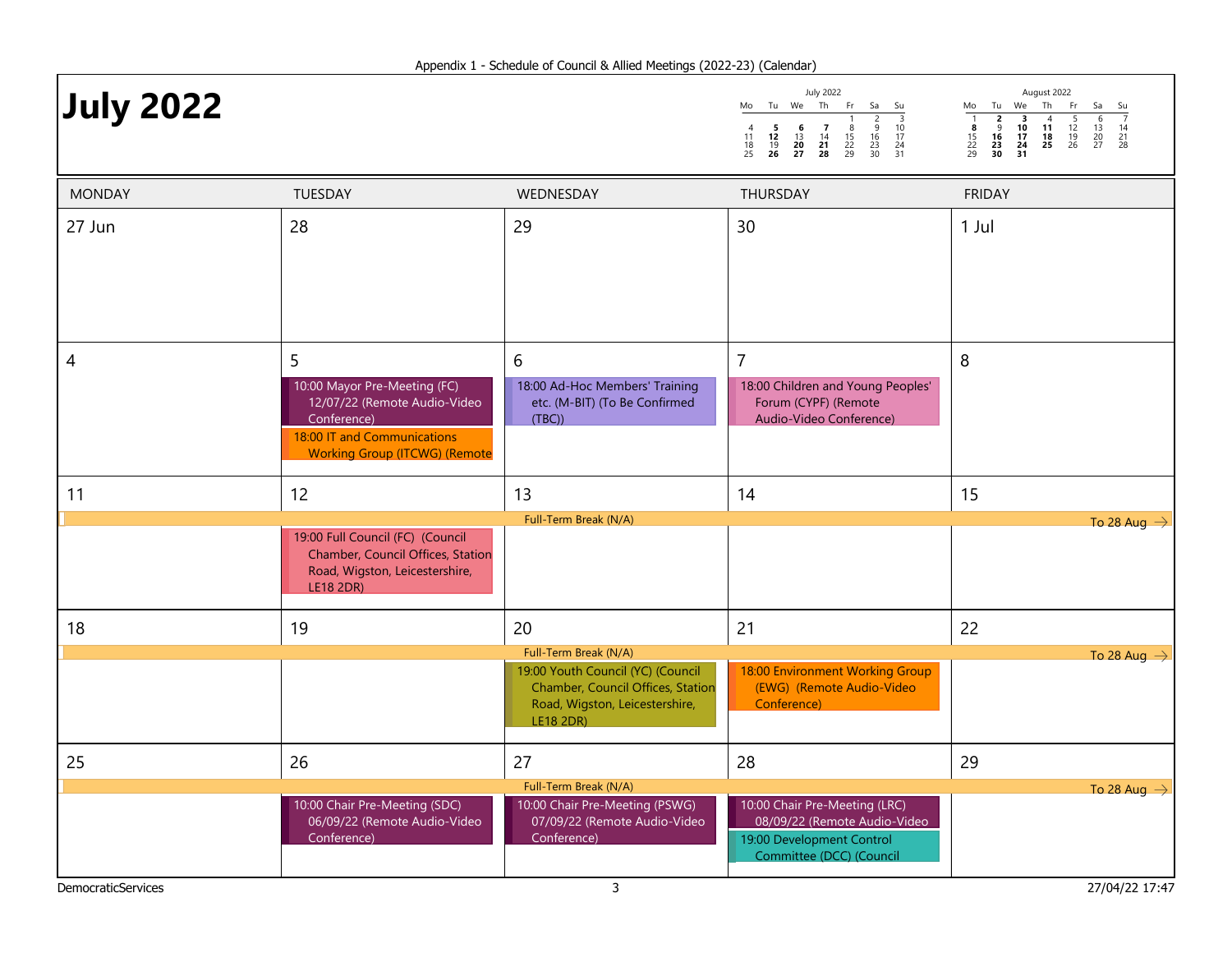| <b>August 2022</b>                                                                                                          |                                                                                                                                       |                                                                                                                                                          | August 2022<br>Th<br>Tu We<br>Fr.<br>Mo<br>Sa<br>Su<br>$\begin{array}{c}\n2 \\ 0 \\ 16 \\ 23 \\ 30\n\end{array}$<br>$\frac{1}{8}$<br>$\frac{15}{22}$<br>29<br>$\overline{\mathbf{3}}$<br>$\overline{4}$<br>$\frac{5}{12}$<br>$\frac{12}{19}$<br>26<br>$\frac{6}{13}$<br>$\frac{20}{27}$<br>$\begin{array}{c} 11 \\ 18 \\ 25 \end{array}$<br>$\frac{10}{17}$<br>$\begin{array}{c} 14 \\ 21 \\ 28 \end{array}$<br>$\frac{24}{31}$ | September 2022<br>Mo Tu We<br>Th<br>Fr.<br>Sa<br>Su<br>$\overline{4}$<br>$\overline{3}$<br>$\frac{2}{9}$<br>$\frac{16}{23}$<br>$\frac{23}{30}$<br>$\frac{5}{12}$<br>$\frac{19}{26}$<br>$\begin{array}{c} 11 \\ 18 \\ 25 \end{array}$<br>$\begin{array}{c} 6 \\ 13 \\ 20 \\ 27 \end{array}$<br>$\begin{array}{c} 7 \\ 14 \\ 21 \\ 28 \end{array}$<br>$\begin{array}{c}\n 8 \\  15 \\  22 \\  29\n\end{array}$<br>$\frac{10}{17}$<br>24 |
|-----------------------------------------------------------------------------------------------------------------------------|---------------------------------------------------------------------------------------------------------------------------------------|----------------------------------------------------------------------------------------------------------------------------------------------------------|---------------------------------------------------------------------------------------------------------------------------------------------------------------------------------------------------------------------------------------------------------------------------------------------------------------------------------------------------------------------------------------------------------------------------------|---------------------------------------------------------------------------------------------------------------------------------------------------------------------------------------------------------------------------------------------------------------------------------------------------------------------------------------------------------------------------------------------------------------------------------------|
| <b>MONDAY</b>                                                                                                               | TUESDAY                                                                                                                               | WEDNESDAY                                                                                                                                                | THURSDAY                                                                                                                                                                                                                                                                                                                                                                                                                        | <b>FRIDAY</b>                                                                                                                                                                                                                                                                                                                                                                                                                         |
| 1 Aug                                                                                                                       | $\overline{2}$                                                                                                                        | 3                                                                                                                                                        | 4                                                                                                                                                                                                                                                                                                                                                                                                                               | 5                                                                                                                                                                                                                                                                                                                                                                                                                                     |
| $\leftarrow$ From 11 Jul                                                                                                    | 10:00 Chair Pre-Meeting (PFDC)<br>13/09/22 (Remote Audio-Video<br>18:00 IT and Communications<br><b>Working Group (ITCWG) (Remote</b> | Full-Term Break (N/A)<br>10:00 Chair Pre-Meeting (PC)<br>14/09/22 (Remote Audio-Video<br>18:00 Constitutional Working Group<br>(CWG) (Remote Audio-Video |                                                                                                                                                                                                                                                                                                                                                                                                                                 |                                                                                                                                                                                                                                                                                                                                                                                                                                       |
| 8                                                                                                                           | 9                                                                                                                                     | 10                                                                                                                                                       | 11                                                                                                                                                                                                                                                                                                                                                                                                                              | 12                                                                                                                                                                                                                                                                                                                                                                                                                                    |
| $\leftarrow$ From 11 Jul                                                                                                    |                                                                                                                                       | Full-Term Break (N/A)                                                                                                                                    |                                                                                                                                                                                                                                                                                                                                                                                                                                 |                                                                                                                                                                                                                                                                                                                                                                                                                                       |
| 14:00 Community Safety<br>Partnership (CSP) (Council<br>Chamber, Council Offices, Station<br>Road, Wigston, Leicestershire, |                                                                                                                                       | 18:00 Ad-Hoc Members' Training<br>etc. (M-BIT) (To Be Confirmed<br>(TBC)                                                                                 | Raksha Bandhan (N/A)<br>18:00 Armed Forces Working Group<br>(AFWG) (Remote Audio-Video<br>Conference)                                                                                                                                                                                                                                                                                                                           |                                                                                                                                                                                                                                                                                                                                                                                                                                       |
| 15                                                                                                                          | 16                                                                                                                                    | 17                                                                                                                                                       | 18                                                                                                                                                                                                                                                                                                                                                                                                                              | 19                                                                                                                                                                                                                                                                                                                                                                                                                                    |
| $\leftarrow$ From 11 Jul                                                                                                    |                                                                                                                                       | Full-Term Break (N/A)                                                                                                                                    |                                                                                                                                                                                                                                                                                                                                                                                                                                 |                                                                                                                                                                                                                                                                                                                                                                                                                                       |
|                                                                                                                             | 13:30 Community Engagement<br>Forum (CEF) (Remote<br>Audio-Video Conference)                                                          | 19:00 Youth Council (YC) (Council<br><b>Chamber, Council Offices, Station</b><br>Road, Wigston, Leicestershire,<br><b>LE18 2DR)</b>                      | 18:30 Oadby Residents' Forum<br>(ORF) (To Be Confirmed (TBC))                                                                                                                                                                                                                                                                                                                                                                   |                                                                                                                                                                                                                                                                                                                                                                                                                                       |
| 22                                                                                                                          | 23                                                                                                                                    | 24                                                                                                                                                       | 25                                                                                                                                                                                                                                                                                                                                                                                                                              | 26                                                                                                                                                                                                                                                                                                                                                                                                                                    |
| $\leftarrow$ From 11 Jul                                                                                                    |                                                                                                                                       | Full-Term Break (N/A)                                                                                                                                    |                                                                                                                                                                                                                                                                                                                                                                                                                                 |                                                                                                                                                                                                                                                                                                                                                                                                                                       |
|                                                                                                                             | 13:30 Health and Wellbeing Board<br>(HWBB) (Remote Audio-Video<br>Conference)                                                         | 10:00 Chair Pre-Meeting (AC)<br>05/10/22 (Remote Audio-Video<br>18:30 Wigston Residents' Forum<br>(WRF) (Council Chamber, Council                        | 10:00 Chair Pre-Meeting (EWG)<br>06/10/22 (Remote Audio-Video<br>19:00 Development Control<br>Committee (DCC) (Council                                                                                                                                                                                                                                                                                                          |                                                                                                                                                                                                                                                                                                                                                                                                                                       |
| 29<br><b>Summer Bank Holiday (N/A)</b>                                                                                      | 30<br>18:30 South Wigston Residents'<br>Forum (SWRF) (To Be Confirmed<br>(TBC)                                                        | 31<br>18:00 IT and Communications<br><b>Working Group (ITCWG) (Remote</b><br><b>Audio-Video Conference)</b>                                              | 1 Sep                                                                                                                                                                                                                                                                                                                                                                                                                           | $\overline{c}$                                                                                                                                                                                                                                                                                                                                                                                                                        |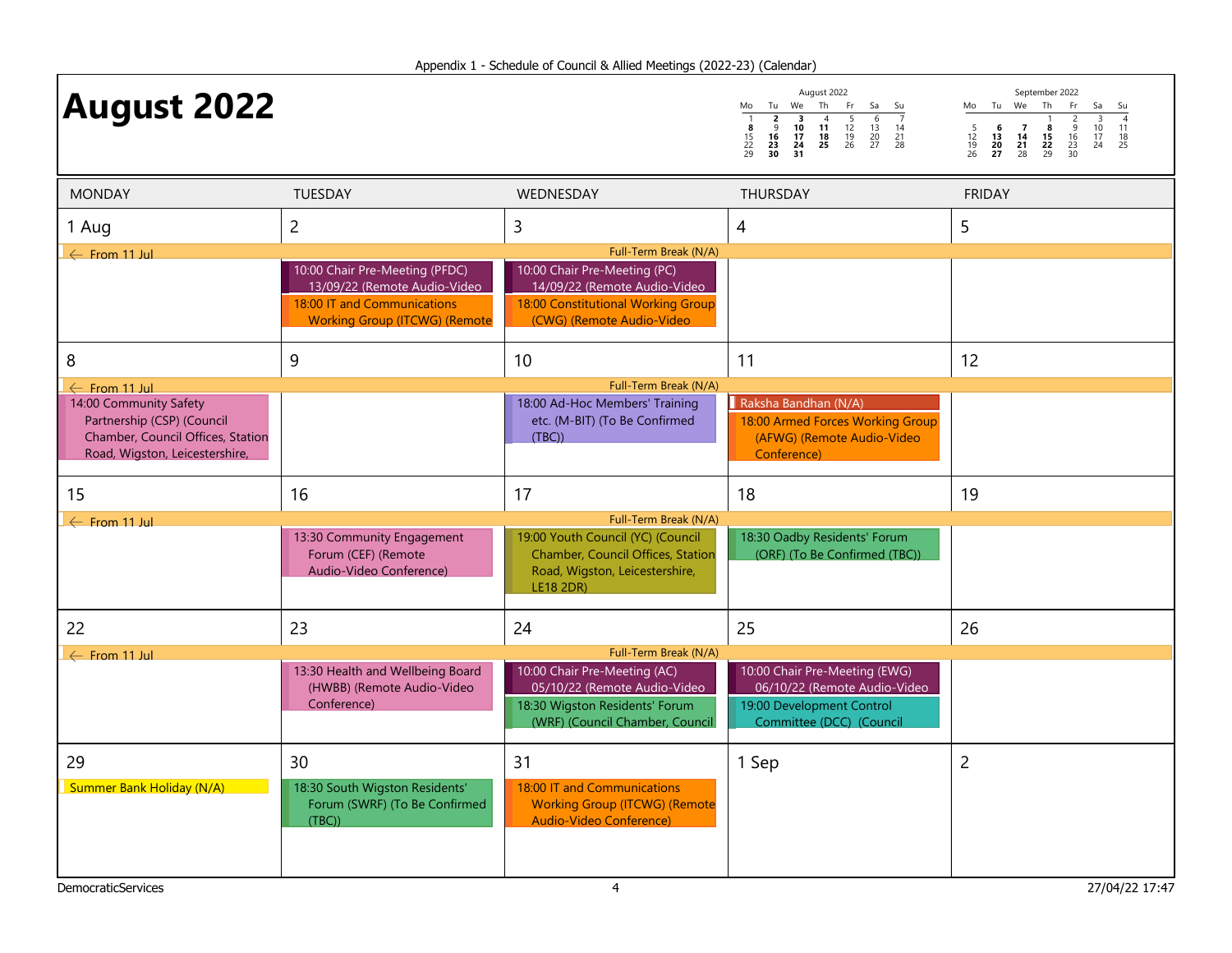# September 2022  $\frac{\text{September 2022}}{\text{6.4.1} \cdot \frac{1}{2} \cdot \frac{2}{3} \cdot \frac{3}{4} \cdot \frac{4}{4}}$   $\frac{\text{Vector Ber 2022}}{\text{Note: The F1}}$

| September 2022      |                     |                |                     |                          |                |                |  |  |  |  |
|---------------------|---------------------|----------------|---------------------|--------------------------|----------------|----------------|--|--|--|--|
| Mo                  | Τu                  | We             | Th                  | Fr                       | Sa             | Su             |  |  |  |  |
| 5<br>12<br>19<br>26 | 6<br>13<br>20<br>27 | 14<br>21<br>28 | 8<br>15<br>22<br>29 | 2<br>9<br>16<br>23<br>30 | 10<br>17<br>24 | 11<br>18<br>25 |  |  |  |  |

Mo Tu We Th Fr Sa Su 1 2 3 4 5 6 7 8 9 10 11 12 13 14 15 16 17 18 19 20 21 22 23 24 25 26 27 28 29 30 3 4 5 6 7<br>10 11 12 13 14<br>17 18 19 20 21<br>24 25 26 27 28<br>31

| <b>MONDAY</b>             | TUESDAY                                                                                                                                                      | WEDNESDAY                                                                                                                                                       | THURSDAY                                                                                                                                            | <b>FRIDAY</b>                                                |
|---------------------------|--------------------------------------------------------------------------------------------------------------------------------------------------------------|-----------------------------------------------------------------------------------------------------------------------------------------------------------------|-----------------------------------------------------------------------------------------------------------------------------------------------------|--------------------------------------------------------------|
| 29 Aug                    | 30                                                                                                                                                           | 31                                                                                                                                                              | 1 Sep<br>Samvatsari (N/A)                                                                                                                           | $\overline{c}$                                               |
| 5                         | 6<br>19:00 Service Delivery Committee<br>(SDC) (Council Chamber, Council<br>Offices, Station Road, Wigston,<br>Leicestershire, LE18 2DR)                     | $\overline{7}$<br>18:00 Place Shaping Working Group<br>(PSWG) (Remote Audio-Video<br>Conference)                                                                | 8<br>18:30 Licensing and Regulatory<br>Committee (LRC) (Council<br>Chamber, Council Offices, Station<br>Road, Wigston, Leicestershire,<br>LE18 2DR) | 9                                                            |
| 12                        | 13<br>19:00 Policy, Finance and<br>Development Committee (PFDC)<br>(Council Chamber, Council<br>Offices, Station Road, Wigston,<br>Leicestershire, LE18 2DR) | 14<br>18:30 People Committee (PC)<br>(Committee Room, Council<br>Offices, Station Road, Wigston,<br>Leicestershire, LE18 2DR)                                   | 15<br>18:00 Ad-Hoc Members' Training<br>etc. (M-BIT) (To Be Confirmed<br>(TBC)                                                                      | 16                                                           |
| 19                        | 20<br>10:00 Mayor Pre-Meeting (FC)<br>27/09/22 (Remote Audio-Video<br>Conference)                                                                            | 21<br>World Alzheimer Day (N/A)<br>19:00 Youth Council (YC) (Council<br>Chamber, Council Offices, Station<br>Road, Wigston, Leicestershire,<br><b>LE18 2DR)</b> | 22<br>19:00 Development Control<br>Committee (DCC) (Council<br>Chamber, Council Offices, Station<br>Road, Wigston, Leicestershire,<br>LE18 2DR)     | 23                                                           |
| 26                        | 27<br>19:00 Full Council (FC) (Council<br>Chamber, Council Offices, Station<br>Road, Wigston, Leicestershire,<br><b>LE18 2DR)</b>                            | 28                                                                                                                                                              | 29                                                                                                                                                  | 30<br>World's Biggest Coffee Morning<br>with MacMillan (N/A) |
| <b>DemocraticServices</b> |                                                                                                                                                              | 5                                                                                                                                                               |                                                                                                                                                     | 27/04/22 17:47                                               |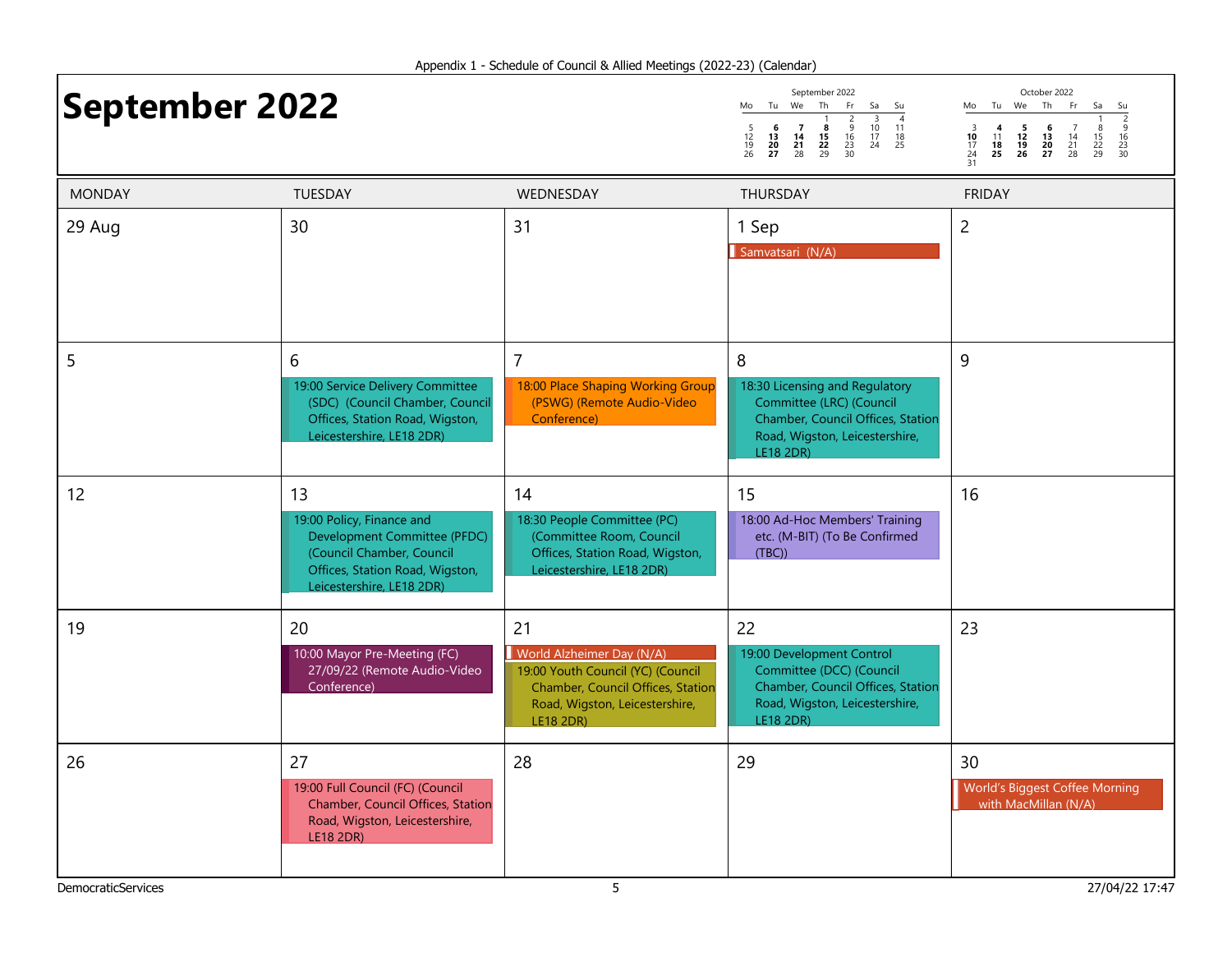| <b>October 2022</b>                                                                                           |                                                                                                                         |                                                                                                                                                      | October 2022<br>Tu We Th<br>Fr<br>Sa<br>Mo<br>Su<br>$\begin{array}{c}\n\overline{2}\\ \phantom{0}9\\ \phantom{0}16\\ \phantom{0}23\\ \phantom{0}30\n\end{array}$<br>$\begin{array}{ccc} 5 & 6 \\ 12 & 13 \\ 19 & 20 \\ 26 & 27 \end{array}$<br>$\overline{7}$<br>$\frac{3}{10}$<br>$\frac{17}{24}$<br>$\frac{24}{31}$<br>$\begin{array}{c} 4 \\ 11 \\ 18 \\ 25 \end{array}$<br>$\frac{8}{15}$<br>$\frac{22}{29}$<br>$\begin{array}{c} 14 \\ 21 \\ 28 \end{array}$ | November 2022<br>Tu We<br>Th<br>Fr<br>Sa<br>Mo<br>Su<br>$\frac{6}{13}$<br>$\frac{13}{20}$<br>$\frac{20}{27}$<br>$\frac{4}{11}$<br>$\frac{13}{25}$<br>$\frac{5}{12}$<br>$\frac{12}{19}$<br>26<br>$\begin{array}{c}\n2 \\ 9 \\ 16 \\ 23 \\ 30\n\end{array}$<br>$\begin{array}{c}\n\overline{3} \\ \overline{10} \\ \overline{17} \\ \overline{24}\n\end{array}$<br>$\begin{array}{c}\n1 \\ 8 \\ 15 \\ 22 \\ 29\n\end{array}$<br>$\begin{array}{c} 7 \\ 14 \\ 21 \\ 28 \end{array}$ |
|---------------------------------------------------------------------------------------------------------------|-------------------------------------------------------------------------------------------------------------------------|------------------------------------------------------------------------------------------------------------------------------------------------------|-------------------------------------------------------------------------------------------------------------------------------------------------------------------------------------------------------------------------------------------------------------------------------------------------------------------------------------------------------------------------------------------------------------------------------------------------------------------|----------------------------------------------------------------------------------------------------------------------------------------------------------------------------------------------------------------------------------------------------------------------------------------------------------------------------------------------------------------------------------------------------------------------------------------------------------------------------------|
| <b>MONDAY</b>                                                                                                 | <b>TUESDAY</b>                                                                                                          | <b>WEDNESDAY</b>                                                                                                                                     | <b>THURSDAY</b>                                                                                                                                                                                                                                                                                                                                                                                                                                                   | <b>FRIDAY</b>                                                                                                                                                                                                                                                                                                                                                                                                                                                                    |
| 3 Oct                                                                                                         | 4<br>Yom Kippur (N/A)<br>18:00 IT and Communications<br><b>Working Group (ITCWG) (Remote</b><br>Audio-Video Conference) | 5<br>18:00 Audit Committee (AC)<br>(Committee Room, Council<br>Offices, Station Road, Wigston,<br>Leicestershire, LE18 2DR)                          | 6<br>18:00 Environment Working Group<br>(EWG) (Remote Audio-Video<br>Conference)                                                                                                                                                                                                                                                                                                                                                                                  | $\overline{7}$                                                                                                                                                                                                                                                                                                                                                                                                                                                                   |
| 10<br>World Mental Health Day (N/A)<br>14:00 Community Safety<br>Partnership (CSP) (To Be<br>Confirmed (TBC)) | 11                                                                                                                      | 12<br>10:00 Chair Pre-Meeting (AC)<br>23/11/22 (Remote Audio-Video<br>Conference)<br>18:00 Ad-Hoc Members' Training<br>etc. (M-BIT) (To Be Confirmed | 13<br>10:00 Chair Pre-Meeting (LRC)<br>24/11/22 (Remote Audio-Video<br>Conference)<br>18:00 Children and Young Peoples'<br>Forum (CYPF) (Remote                                                                                                                                                                                                                                                                                                                   | 14                                                                                                                                                                                                                                                                                                                                                                                                                                                                               |
| 17                                                                                                            | 18                                                                                                                      | 19                                                                                                                                                   | 20                                                                                                                                                                                                                                                                                                                                                                                                                                                                | 21                                                                                                                                                                                                                                                                                                                                                                                                                                                                               |
|                                                                                                               | 10:00 Chair Pre-Meeting (SDC)<br>29/11/22 (Remote Audio-Video<br>Conference)                                            | Half-Term Break (N/A)<br>10:00 Chair Pre-Meeting (PSWG)<br>30/11/22 (Remote Audio-Video<br>19:00 Youth Council (YC) (To Be<br>Confirmed (TBC))       | 19:00 Development Control<br>Committee (DCC) (Council<br>Chamber, Council Offices, Station<br>Road, Wigston, Leicestershire,                                                                                                                                                                                                                                                                                                                                      |                                                                                                                                                                                                                                                                                                                                                                                                                                                                                  |
| 24<br>Diwali/Deepavali (N/A)                                                                                  | 25<br>10:00 Chair Pre-Meeting (PFDC)<br>06/12/22 (Remote Audio-Video<br>Conference)                                     | 26<br>10:00 Chair Pre-Meeting (PC)<br>07/12/22 (Remote Audio-Video<br>Conference)                                                                    | 27<br>18:30 Oadby Residents' Forum<br>(ORF) (To Be Confirmed (TBC))                                                                                                                                                                                                                                                                                                                                                                                               | 28                                                                                                                                                                                                                                                                                                                                                                                                                                                                               |
| 31<br>Halloween (N/A)                                                                                         | 1 Nov                                                                                                                   | $\overline{2}$                                                                                                                                       | 3                                                                                                                                                                                                                                                                                                                                                                                                                                                                 | 4                                                                                                                                                                                                                                                                                                                                                                                                                                                                                |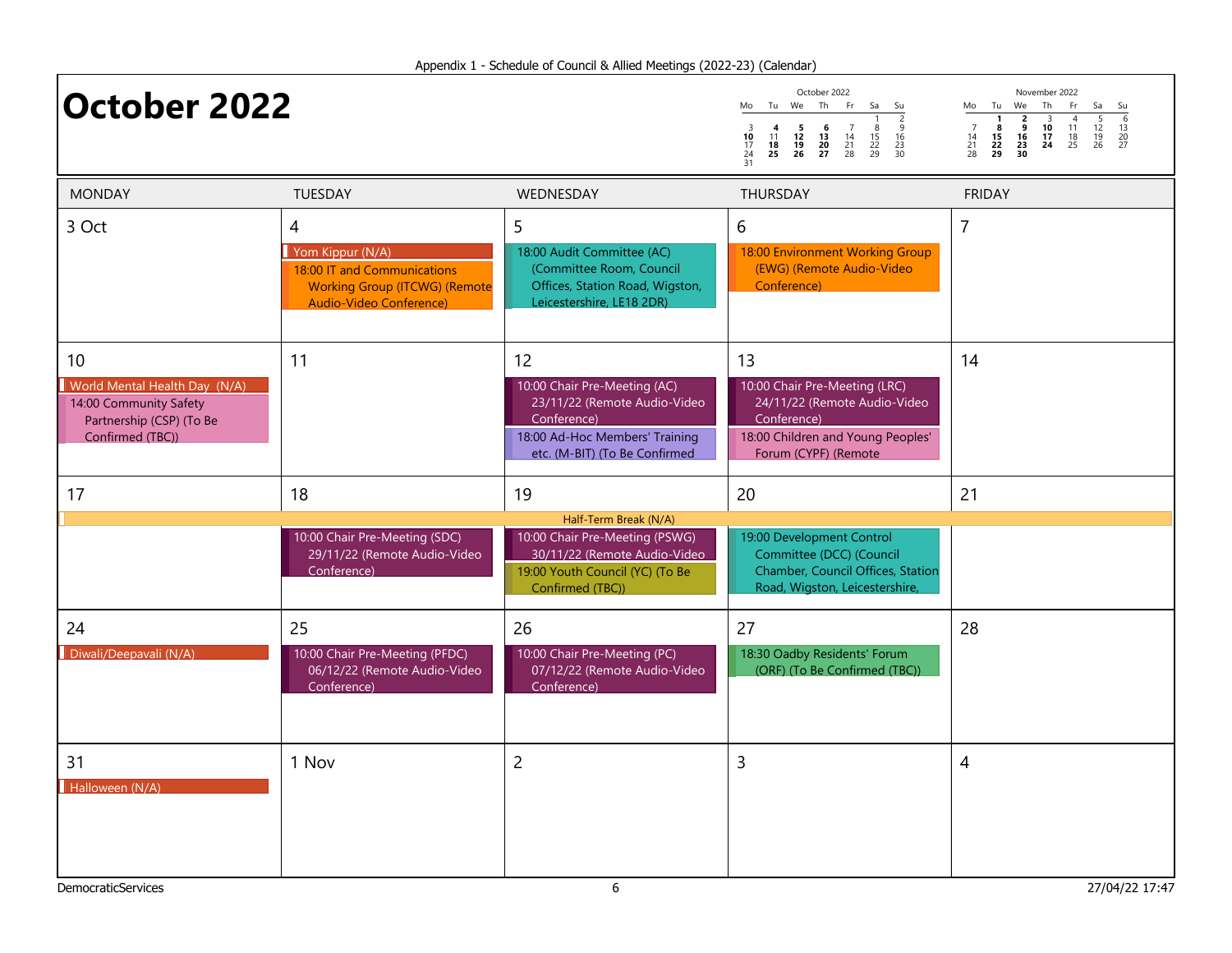| <b>November 2022</b> |                                                                                                                                 |                                                                                                                                                                                 | November 2022<br>Tu We<br>Th<br>Fr<br>Sa<br>Mo<br>Su<br>$\frac{5}{12}$<br>$\frac{12}{19}$<br>26<br>$\frac{6}{13}$<br>$\frac{20}{27}$<br>$\frac{2}{16}$<br>$\frac{16}{23}$<br>3<br>$11^{4}$<br>$\begin{array}{c}\n1 \\ 8 \\ 15 \\ 22 \\ 29\n\end{array}$<br>$\frac{10}{17}$<br>24<br>$\begin{array}{c} 14 \\ 21 \\ 28 \end{array}$<br>$\frac{18}{25}$<br>30 | December 2022<br>Mo Tu We Th<br>Fr<br>Sa<br>Su<br>$\begin{array}{c}\n 3 \\  10 \\  17 \\  24 \\  31\n\end{array}$<br>$\begin{array}{c}\n1 \\ 8 \\ 15 \\ 22 \\ 29\n\end{array}$<br>$\frac{2}{9}$<br>$\frac{16}{23}$<br>$\frac{23}{30}$<br>$\begin{array}{c} 5 \\ 12 \\ 19 \\ 26 \end{array}$<br>$\begin{array}{c} 7 \\ 14 \\ 21 \end{array}$<br>6<br>$\begin{array}{c} 11 \\ 18 \\ 25 \end{array}$<br>$\frac{13}{20}$<br>20<br>27<br>28 |
|----------------------|---------------------------------------------------------------------------------------------------------------------------------|---------------------------------------------------------------------------------------------------------------------------------------------------------------------------------|------------------------------------------------------------------------------------------------------------------------------------------------------------------------------------------------------------------------------------------------------------------------------------------------------------------------------------------------------------|----------------------------------------------------------------------------------------------------------------------------------------------------------------------------------------------------------------------------------------------------------------------------------------------------------------------------------------------------------------------------------------------------------------------------------------|
| <b>MONDAY</b>        | <b>TUESDAY</b>                                                                                                                  | WEDNESDAY                                                                                                                                                                       | THURSDAY                                                                                                                                                                                                                                                                                                                                                   | <b>FRIDAY</b>                                                                                                                                                                                                                                                                                                                                                                                                                          |
| 31 Oct               | 1 Nov<br>18:00 IT and Communications<br><b>Working Group (ITCWG) (Remote</b><br>Audio-Video Conference)                         | $\overline{c}$<br>18:30 Wigston Residents' Forum<br>(WRF) (To Be Confirmed (TBC))                                                                                               | 3                                                                                                                                                                                                                                                                                                                                                          | 4                                                                                                                                                                                                                                                                                                                                                                                                                                      |
| 7                    | 8<br>18:30 South Wigston Residents'<br>Forum (SWRF) (To Be Confirmed<br>(TBC)                                                   | 9<br>18:00 Ad-Hoc Members' Training<br>etc. (M-BIT) (To Be Confirmed<br>(TBC)                                                                                                   | 10<br>18:00 Members' Training (M-BIT)  <br>Planning (Additional) (DCC)<br>(Remote Audio-Video<br>Conference)                                                                                                                                                                                                                                               | 11<br>Alcohol Awareness Week (N/A)<br>Remembrance Day (N/A)                                                                                                                                                                                                                                                                                                                                                                            |
| 14                   | 15<br>13:30 Community Engagement<br>Forum (CEF) (Remote<br>Audio-Video Conference)                                              | 16<br>18:00 Members' Training (M-BIT)  <br>Licensing (Additional) (LRC)<br>(Remote Audio-Video<br>19:00 Youth Council (YC) (To Be<br>Confirmed (TBC))                           | 17<br>19:00 Development Control<br>Committee (DCC) (Council<br>Offices, Brocks Hill, Washbrook<br>Lane, Oadby, Leicester, LE2 5JJ)                                                                                                                                                                                                                         | 18                                                                                                                                                                                                                                                                                                                                                                                                                                     |
| 21                   | 22<br>13:30 Health and Wellbeing Board<br>(HWBB) (Remote Audio-Video<br>Conference)                                             | 23<br>18:00 Audit Committee (AC)   Audit<br>& Accounts etc. 2021/22 (Council<br>Offices, Brocks Hill, Washbrook<br>19:00 Oadby and Wigston Awards<br>Evening (Parklands Leisure | 24<br>18:30 Licensing and Regulatory<br>Committee (LRC) (Council<br>Offices, Brocks Hill, Washbrook<br>Lane, Oadby, Leicester, LE2 5JJ)                                                                                                                                                                                                                    | 25                                                                                                                                                                                                                                                                                                                                                                                                                                     |
| 28                   | 29<br>19:00 Service Delivery Committee<br>(SDC) (Council Offices, Brocks<br>Hill, Washbrook Lane, Oadby,<br>Leicester, LE2 5JJ) | 30<br>St. Andrew's Day (N/A)<br>10:00 Chair Pre-Meeting (AC)<br>04/01/23 (Remote Audio-Video<br>18:00 Place Shaping Working Group<br>(PSWG) (Remote Audio-Video                 | 1 Dec                                                                                                                                                                                                                                                                                                                                                      | $\overline{c}$                                                                                                                                                                                                                                                                                                                                                                                                                         |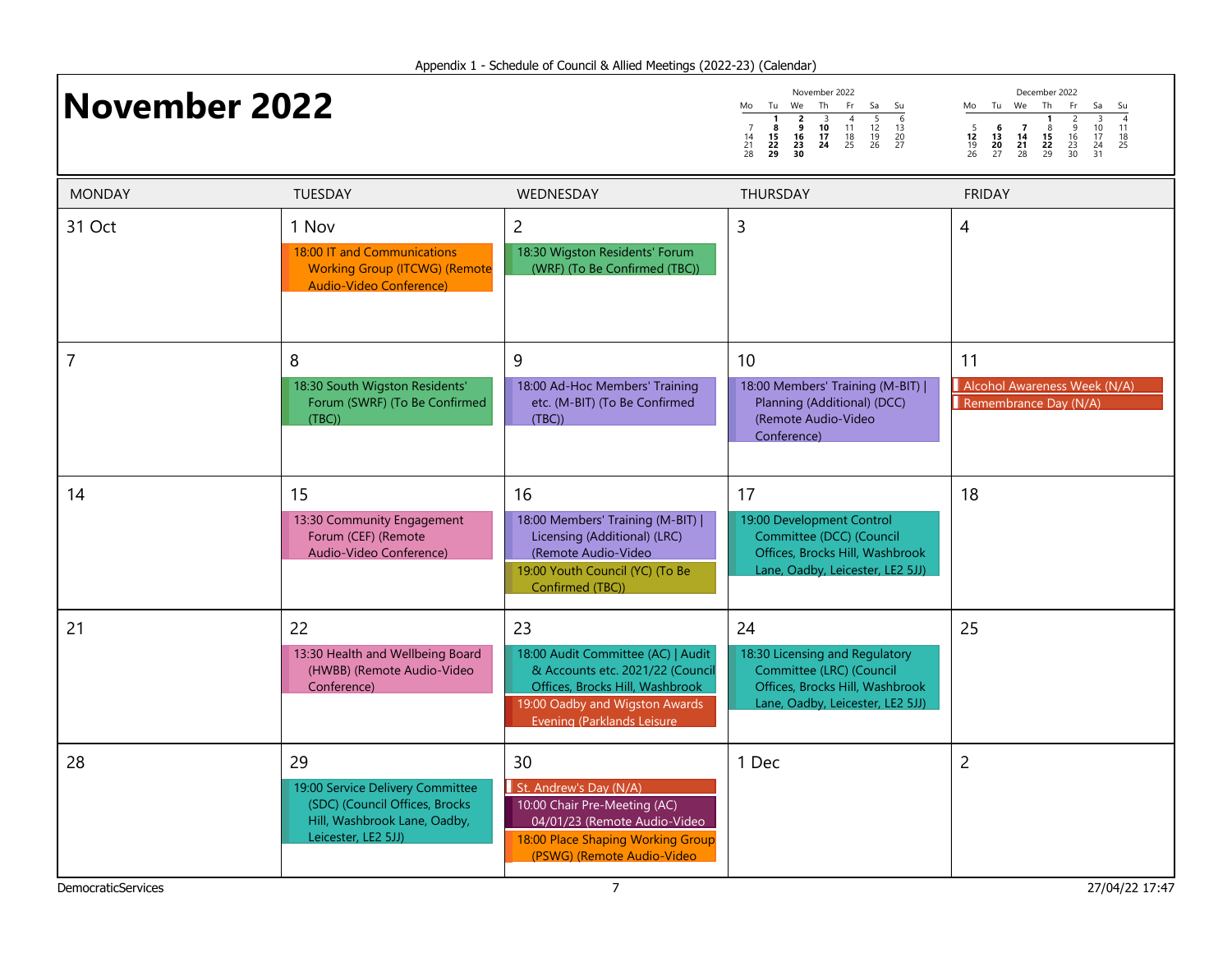## **December 2022** More The Free Sand Super More The The Cerry 2023

|                     | December 2022       |                |                     |                                                 |                      |                |  |  |  |  |  |
|---------------------|---------------------|----------------|---------------------|-------------------------------------------------|----------------------|----------------|--|--|--|--|--|
| Mo                  | Τu                  | We             | Th                  | Fr                                              | Sa                   | Su             |  |  |  |  |  |
| 5<br>12<br>19<br>26 | 6<br>13<br>20<br>27 | 14<br>21<br>28 | 8<br>15<br>22<br>29 | $\overline{\phantom{a}}$<br>9<br>16<br>23<br>30 | 10<br>17<br>24<br>31 | 11<br>18<br>25 |  |  |  |  |  |

Mo Tu We Th Fr Sa Su 1 2 3 4 5 6 7 8 9 10 11 12 13 14 15 16 17 18 19 20 21 22 23 24 25 26 27 28 29 30 31

| <b>MONDAY</b>                                                                | TUESDAY                                                                                                                                                  | WEDNESDAY                                                                                                                                     | THURSDAY                                                                                                                                                 | <b>FRIDAY</b>                                            |
|------------------------------------------------------------------------------|----------------------------------------------------------------------------------------------------------------------------------------------------------|-----------------------------------------------------------------------------------------------------------------------------------------------|----------------------------------------------------------------------------------------------------------------------------------------------------------|----------------------------------------------------------|
| 28 Nov                                                                       | 29                                                                                                                                                       | 30                                                                                                                                            | 1 Dec<br>10:00 Chair Pre-Meeting (EWG)<br>12/01/23 (Remote Audio-Video<br>Conference)<br>18:00 Ad-Hoc Members' Training<br>etc. (M-BIT) (To Be Confirmed | $\overline{2}$                                           |
| 5                                                                            | 6<br>19:00 Policy, Finance and<br>Development Committee (PFDC)<br>(Council Offices, Brocks Hill,<br>Washbrook Lane, Oadby,<br>Leicester, LE2 5JJ)        | $\overline{7}$<br>18:30 People Committee (PC)<br>(Council Offices, Brocks Hill,<br>Washbrook Lane, Oadby,<br>Leicester, LE2 5JJ)              | 8                                                                                                                                                        | 9                                                        |
| 12<br>14:00 Community Safety<br>Partnership (CSP) (To Be<br>Confirmed (TBC)) | 13<br>10:00 Mayor Pre-Meeting (FC)<br>20/12/22 (Remote Audio-Video<br>Conference)<br>18:00 IT and Communications<br><b>Working Group (ITCWG) (Remote</b> | 14<br>18:30 Christmas Carol Concert<br>(Council Offices, Brocks Hill,<br>Washbrook Lane, Oadby,<br>Leicester, LE2 5JJ)                        | 15<br>19:00 Development Control<br>Committee (DCC) (Council<br>Offices, Brocks Hill, Washbrook<br>Lane, Oadby, Leicester, LE2 5JJ)                       | 16                                                       |
| 19                                                                           | 20                                                                                                                                                       | 21                                                                                                                                            | 22                                                                                                                                                       | 23                                                       |
|                                                                              | 19:00 Full Council (FC) (Council<br>Offices, Brocks Hill, Washbrook<br>Lane, Oadby, Leicester, LE2 5JJ)                                                  | Full-Term Break (N/A)<br>10:00 Chair Pre-Meeting (CWG)<br>01/02/23 (Remote Audio-Video<br>19:00 Youth Council (YC) (To Be<br>Confirmed (TBC)) | 10:00 Chair Pre-Meeting (AFWG)<br>02/02/23 (Remote Audio-Video<br>Conference)                                                                            | To 1 Jan 23 $\rightarrow$<br>Floating Bank Holiday (N/A) |
| 26                                                                           | 27                                                                                                                                                       | 28                                                                                                                                            | 29                                                                                                                                                       | 30                                                       |
|                                                                              |                                                                                                                                                          | Full-Term Break (N/A)                                                                                                                         |                                                                                                                                                          | To 1 Jan 23 $\rightarrow$                                |
| <b>Boxing Day (N/A)</b>                                                      | Christmas Day (Substitute Day)<br>(N/A)                                                                                                                  |                                                                                                                                               | Christmas/New Year Shutdown (N/A)                                                                                                                        | To 1 Jan 23 $\rightarrow$                                |
| <b>DemocraticServices</b>                                                    |                                                                                                                                                          | 8                                                                                                                                             |                                                                                                                                                          | 27/04/22 17:47                                           |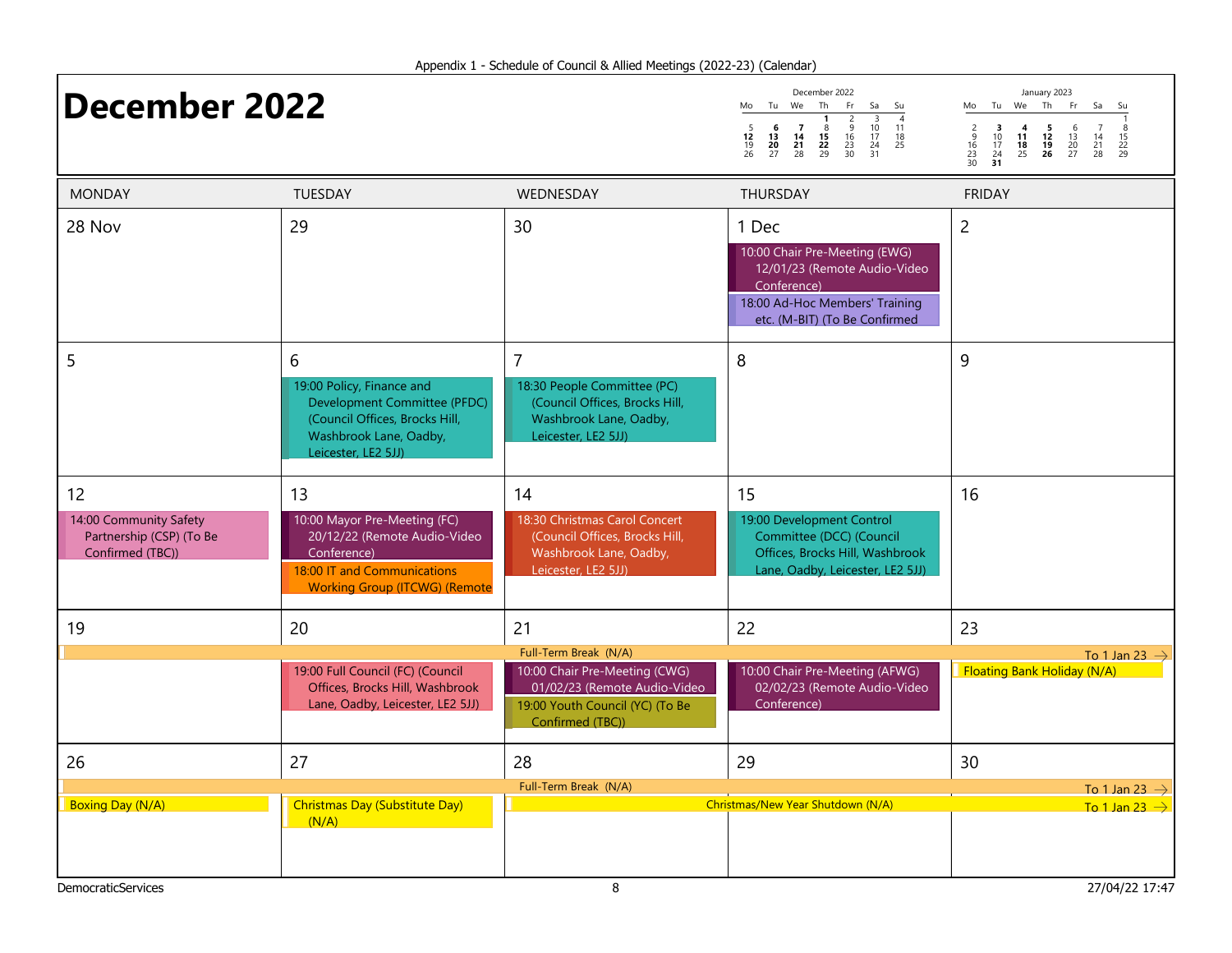| <b>January 2023</b>                               |                                                                                                                                                           |                                                                                                                    | January 2023<br>Mo Tu We Th<br>Fr.<br>Sa<br>Su<br>$\frac{2}{9}$<br>$\frac{16}{23}$<br>$\frac{23}{30}$<br>$\frac{3}{10}$<br>$\frac{17}{24}$<br>31<br>$\begin{array}{cc} 4 & 5 \\ 11 & 12 \\ 18 & 19 \\ 25 & 26 \end{array}$<br>$\begin{array}{c} 6 \\ 13 \\ 20 \\ 27 \end{array}$<br>$\begin{array}{c} 7 \\ 14 \\ 21 \\ 28 \end{array}$<br>$\begin{array}{c} 8 \\ 15 \\ 22 \\ 29 \end{array}$ | February 2023<br>Mo Tu We Th<br>Fr<br>Sa<br>Su<br>$\frac{5}{12}$<br>$\frac{12}{19}$<br>26<br>$\frac{3}{10}$<br>$\frac{17}{24}$<br>$\begin{array}{c} 6 \\ 13 \\ 20 \\ 27 \end{array}$<br>$\begin{array}{c} 7 \\ 14 \\ 21 \\ 28 \end{array}$<br>$\frac{11}{18}$<br>25 |
|---------------------------------------------------|-----------------------------------------------------------------------------------------------------------------------------------------------------------|--------------------------------------------------------------------------------------------------------------------|----------------------------------------------------------------------------------------------------------------------------------------------------------------------------------------------------------------------------------------------------------------------------------------------------------------------------------------------------------------------------------------------|---------------------------------------------------------------------------------------------------------------------------------------------------------------------------------------------------------------------------------------------------------------------|
| <b>MONDAY</b>                                     | <b>TUESDAY</b>                                                                                                                                            | WEDNESDAY                                                                                                          | <b>THURSDAY</b>                                                                                                                                                                                                                                                                                                                                                                              | <b>FRIDAY</b>                                                                                                                                                                                                                                                       |
| 2 Jan<br>New Year's Day (Substitute Day)<br>(N/A) | 3<br>10:00 Chair Pre-Meeting (PFDC)<br>07/02/23 (Remote Audio-Video<br>Conference)<br>18:00 IT and Communications<br><b>Working Group (ITCWG) (Remote</b> | 4<br>18:00 Audit Committee (AC)<br>(Council Offices, Brocks Hill,<br>Washbrook Lane, Oadby,<br>Leicester, LE2 5JJ) | 5<br>16:00 Members' Training (M-BIT)  <br>Audit (Additional) (AC) (Remote<br>Audio-Video Conference)                                                                                                                                                                                                                                                                                         | 6                                                                                                                                                                                                                                                                   |
| 9                                                 | 10                                                                                                                                                        | 11<br>18:00 Ad-Hoc Members' Training<br>etc. (M-BIT) (To Be Confirmed<br>(TBC)                                     | 12<br>18:00 Environment Woking Group<br>(EWG) (Remote Audio-Video<br>Conference)                                                                                                                                                                                                                                                                                                             | 13                                                                                                                                                                                                                                                                  |
| 16                                                | 17                                                                                                                                                        | 18<br>19:00 Youth Council (YC) (To Be<br>Confirmed (TBC))                                                          | 19<br>19:00 Development Control<br>Committee (DCC) (Council<br>Offices, Brocks Hill, Washbrook<br>Lane, Oadby, Leicester, LE2 5JJ)                                                                                                                                                                                                                                                           | 20                                                                                                                                                                                                                                                                  |
| 23                                                | 24                                                                                                                                                        | 25                                                                                                                 | 26<br>10:00 Chair Pre-Meeting (LRC)<br>09/03/23 (Remote Audio-Video<br>Conference)<br>18:00 Children and Young People's<br>Forum (CYPF) (Remote                                                                                                                                                                                                                                              | 27<br>Holocaust Memorial Day (To Be<br>Confirmed (TBC))                                                                                                                                                                                                             |
| 30                                                | 31<br>10:00 Chair Pre-Meeting (SDC)<br>14/04/23 (Remote Audio-Video<br>Conference)<br>18:00 IT and Communications<br><b>Working Group (ITCWG) (Remote</b> | 1 Feb                                                                                                              | $\overline{c}$                                                                                                                                                                                                                                                                                                                                                                               | $\overline{3}$                                                                                                                                                                                                                                                      |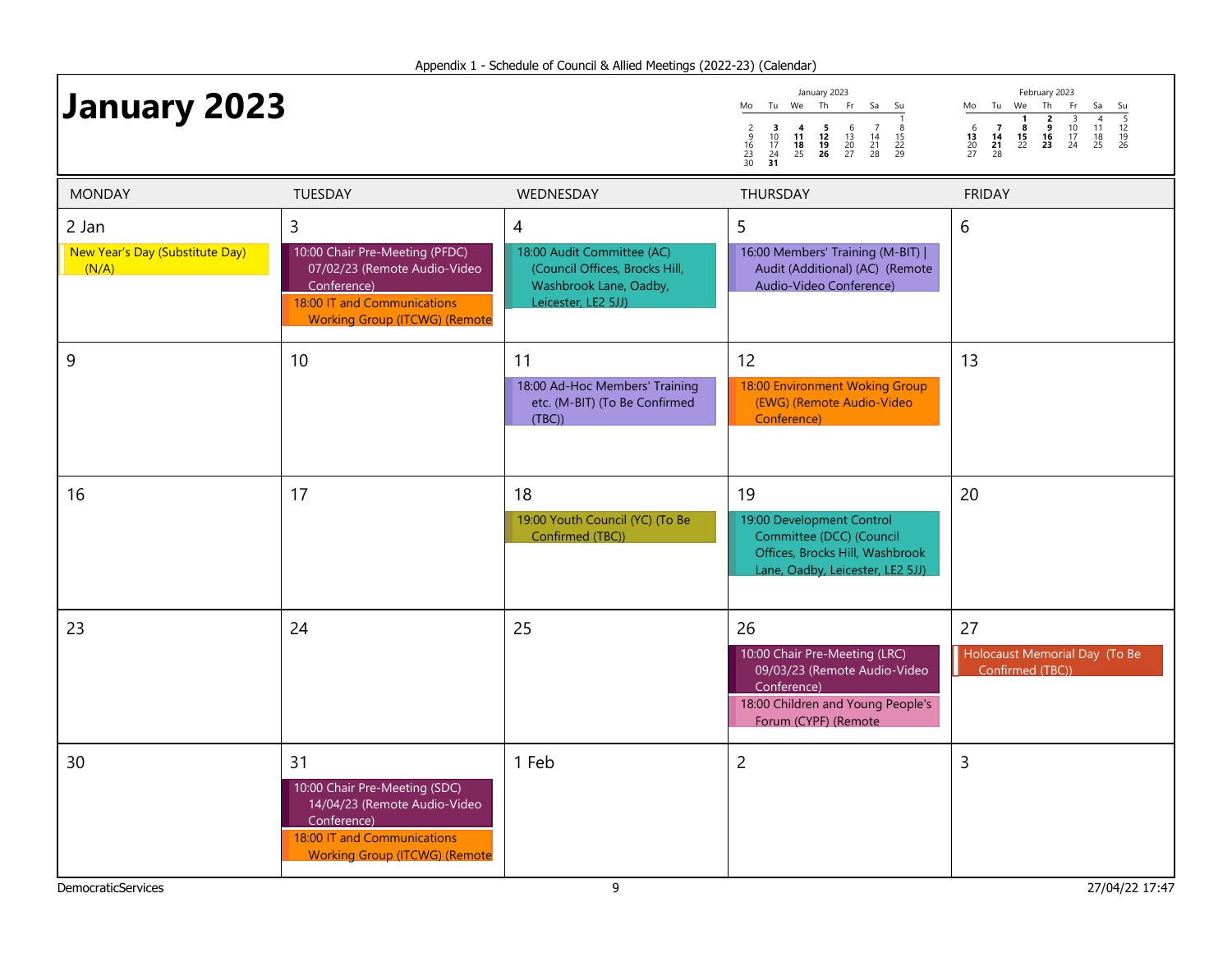# **February 2023**

|                     | February 2023  |               |                    |                |                |                |  |
|---------------------|----------------|---------------|--------------------|----------------|----------------|----------------|--|
| Mo                  | Τu             | We            | Th                 | Fr             | Sa             | Su             |  |
| 6<br>13<br>20<br>27 | 14<br>21<br>28 | 8<br>15<br>22 | 2<br>9<br>16<br>23 | 10<br>17<br>24 | 11<br>18<br>25 | 12<br>19<br>26 |  |

Mo Tu We Th Fr Sa Su 1 2 3 4 5 6 7 8 9 10 11 12 13 14 15 16 17 18 19 20 21 22 23 24 25 26 27 28 29 30 31

| <b>MONDAY</b>                                                                | TUESDAY                                                                                                                                                              | WEDNESDAY                                                                                                                                           | THURSDAY                                                                                                                                   | <b>FRIDAY</b>  |
|------------------------------------------------------------------------------|----------------------------------------------------------------------------------------------------------------------------------------------------------------------|-----------------------------------------------------------------------------------------------------------------------------------------------------|--------------------------------------------------------------------------------------------------------------------------------------------|----------------|
| 30 Jan                                                                       | 31                                                                                                                                                                   | 1 Feb<br>Chinese New Year (N/A)<br>LGBTQ History Month/Pride Month<br>(N/A)<br>10:00 Chair Pre-Meeting (PSWG)<br>18:00 Constitutional Working Group | $\overline{2}$<br>18:00 Armed Forces Working Group<br>(AFWG) (Remote Audio-Video<br>Conference)                                            | 3              |
| 6                                                                            | $\overline{7}$<br>19:00 Policy, Finance and<br>Development Committee (PFDC)<br>  MTFS & Budget (2022/23)<br>(Council Offices, Brocks Hill,<br>Washbrook Lane, Oadby, | 8<br>10:00 Chair Pre-Meeting (PC)<br>22/03/23 (Remote Audio-Video<br>Conference)<br>18:00 Ad-Hoc Members' Training<br>etc. (M-BIT) (To Be Confirmed | 9<br>18:30 Oadby Residents' Forum<br>(ORF) (To Be Confirmed (TBC))                                                                         | 10             |
| 13<br>14:00 Community Safety<br>Partnership (CSP) (To Be<br>Confirmed (TBC)) | 14<br>10:00 Chair Pre-Meeting (PFDC)<br>28/03/23 (Remote Audio-Video<br>Conference)<br>13:30 Community Engagement<br>Forum (CEF) (Remote                             | 15<br>18:30 Wigston Residents' Forum<br>(WRF) (To Be Confirmed (TBC))<br>19:00 Youth Council (YC) (To Be<br>Confirmed (TBC))                        | 16<br>10:00 Mayor Pre-Meeting (FC)<br>23/02/23 (Remote Audio-Video<br>Conference)<br>19:00 Development Control<br>Committee (DCC) (Council | 17             |
| 20                                                                           | 21                                                                                                                                                                   | 22                                                                                                                                                  | 23                                                                                                                                         | 24             |
|                                                                              | 13:30 Health and Wellbeing Board<br>(HWBB) (Remote Audio-Video<br>18:30 South Wigston Residents'<br>Forum (SWRF) (To Be Confirmed                                    | Half-Term Break (N/A)                                                                                                                               | 19:00 Full Council (FC)   Council Tax<br>& Budget Setting (2023/24)<br>(Council Offices, Brocks Hill,<br>Washbrook Lane, Oadby,            |                |
| 27                                                                           | 28                                                                                                                                                                   | 1 Mar                                                                                                                                               | $\overline{c}$                                                                                                                             | 3              |
| <b>DemocraticServices</b>                                                    |                                                                                                                                                                      | 10                                                                                                                                                  |                                                                                                                                            | 27/04/22 17:47 |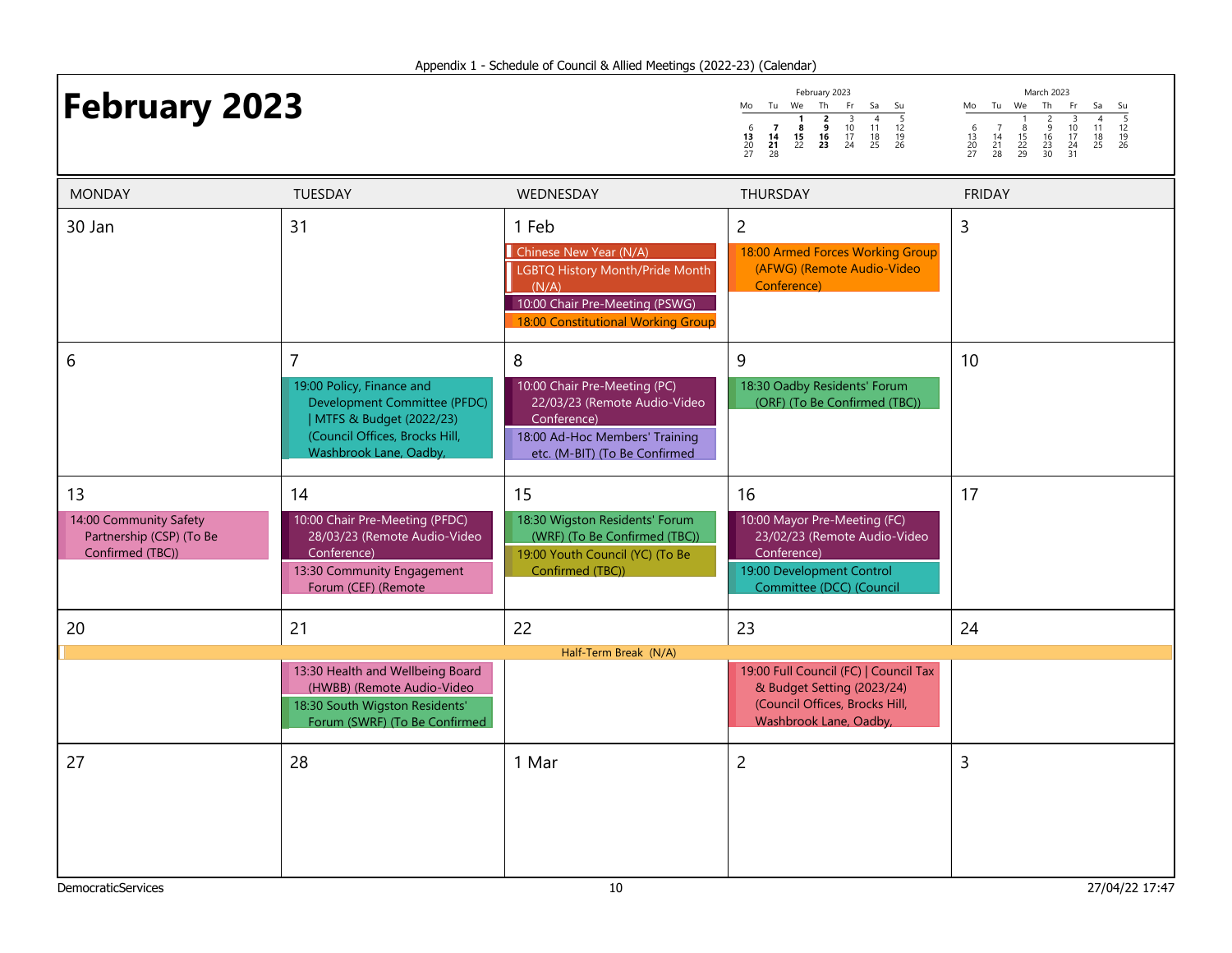| <b>March 2023</b>            |                                                                                                                                                    |                                                                                                                                                        | March 2023<br>Tu We<br>Th<br>Fr<br>Mo<br>Sa<br>Su<br>$\frac{5}{12}$<br>$\frac{12}{19}$<br>26<br>$\overline{4}$<br>$\begin{array}{c}\n 3 \\  10 \\  17 \\  24 \\  31\n\end{array}$<br>$\frac{2}{9}$<br>$\frac{16}{23}$<br>$\frac{23}{30}$<br>$\begin{array}{c} 6 \\ 13 \\ 20 \\ 27 \end{array}$<br>$\overline{7}$<br>$\frac{11}{18}$<br>25<br>$\frac{8}{15}$<br>$\frac{22}{29}$<br>$\begin{array}{c} 14 \\ 21 \\ 28 \end{array}$ | April 2023<br>Mo Tu We Th<br>Fr.<br>Sa<br>Su<br>$\begin{array}{c} 3 \\ 10 \\ 17 \\ 24 \end{array}$<br>$\frac{5}{12}$<br>$\frac{12}{19}$<br>26<br>$\overline{7}$<br>$\begin{array}{c} 4 \\ 11 \\ 18 \\ 25 \end{array}$<br>$\begin{array}{c} 6 \\ 13 \\ 20 \\ 27 \end{array}$<br>$\begin{array}{c} 8 \\ 15 \\ 22 \\ 29 \end{array}$<br>$\begin{array}{c} 14 \\ 21 \\ 28 \end{array}$<br>$\begin{array}{c} 16 \\ 23 \\ 30 \end{array}$ |
|------------------------------|----------------------------------------------------------------------------------------------------------------------------------------------------|--------------------------------------------------------------------------------------------------------------------------------------------------------|---------------------------------------------------------------------------------------------------------------------------------------------------------------------------------------------------------------------------------------------------------------------------------------------------------------------------------------------------------------------------------------------------------------------------------|-------------------------------------------------------------------------------------------------------------------------------------------------------------------------------------------------------------------------------------------------------------------------------------------------------------------------------------------------------------------------------------------------------------------------------------|
| <b>MONDAY</b>                | TUESDAY                                                                                                                                            | WEDNESDAY                                                                                                                                              | <b>THURSDAY</b>                                                                                                                                                                                                                                                                                                                                                                                                                 | <b>FRIDAY</b>                                                                                                                                                                                                                                                                                                                                                                                                                       |
| 27 Feb                       | 28                                                                                                                                                 | 1 Mar<br>St. David's Day (N/A)<br>10:00 Chair Pre-Meeting (AC)<br>12/04/23 (Remote Audio-Video<br>Conference)                                          | $\overline{c}$<br>10:00 Chair Pre-Meeting (EWG)<br>13/03/23 (Remote Audio-Video<br>Conference)                                                                                                                                                                                                                                                                                                                                  | 3                                                                                                                                                                                                                                                                                                                                                                                                                                   |
| 6                            | 7<br>18:00 IT and Communications<br><b>Working Group (ITCWG) (Remote</b><br>Audio-Video Conference)                                                | 8<br>Holi (N/A)<br>International Women's Day (N/A)<br>18:00 Ad-Hoc Members' Training<br>etc. (M-BIT) (To Be Confirmed<br>(TBC)                         | 9<br>18:30 Licensing and Regulatory<br>Committee (LRC) (Council<br>Offices, Brocks Hill, Washbrook<br>Lane, Oadby, Leicester, LE2 5JJ)                                                                                                                                                                                                                                                                                          | 10                                                                                                                                                                                                                                                                                                                                                                                                                                  |
| 13<br>Commonwealth Day (N/A) | 14<br>19:00 Service Delivery Committee<br>(SDC) (Council Offices, Brocks<br>Hill, Washbrook Lane, Oadby,<br>Leicester, LE2 5JJ)                    | 15<br>18:00 Place Shaping Working Group<br>(PSWG) (Remote Audio-Video<br>Conference)<br>19:00 Youth Council (YC) (To Be<br>Confirmed (TBC))            | 16                                                                                                                                                                                                                                                                                                                                                                                                                              | 17<br>St. Patrick's Day (N/A)                                                                                                                                                                                                                                                                                                                                                                                                       |
| 20                           | 21                                                                                                                                                 | 22<br>Ramadan (N/A)<br>10:00 Chair Pre-Meeting (PSWG)<br>03/05/23 (Remote Audio-Video<br>18:30 People Committee (PC)<br>(Council Offices, Brocks Hill, | 23<br>19:00 Development Control<br>Committee (DCC) (Council<br>Offices, Brocks Hill, Washbrook<br>Lane, Oadby, Leicester, LE2 5JJ)                                                                                                                                                                                                                                                                                              | 24                                                                                                                                                                                                                                                                                                                                                                                                                                  |
| 27                           | 28<br>19:00 Policy, Finance and<br>Development Committee (PFDC)<br>(Council Offices, Brocks Hill,<br>Washbrook Lane, Oadby,<br>Leicester, LE2 5JJ) | 29                                                                                                                                                     | 30                                                                                                                                                                                                                                                                                                                                                                                                                              | 31                                                                                                                                                                                                                                                                                                                                                                                                                                  |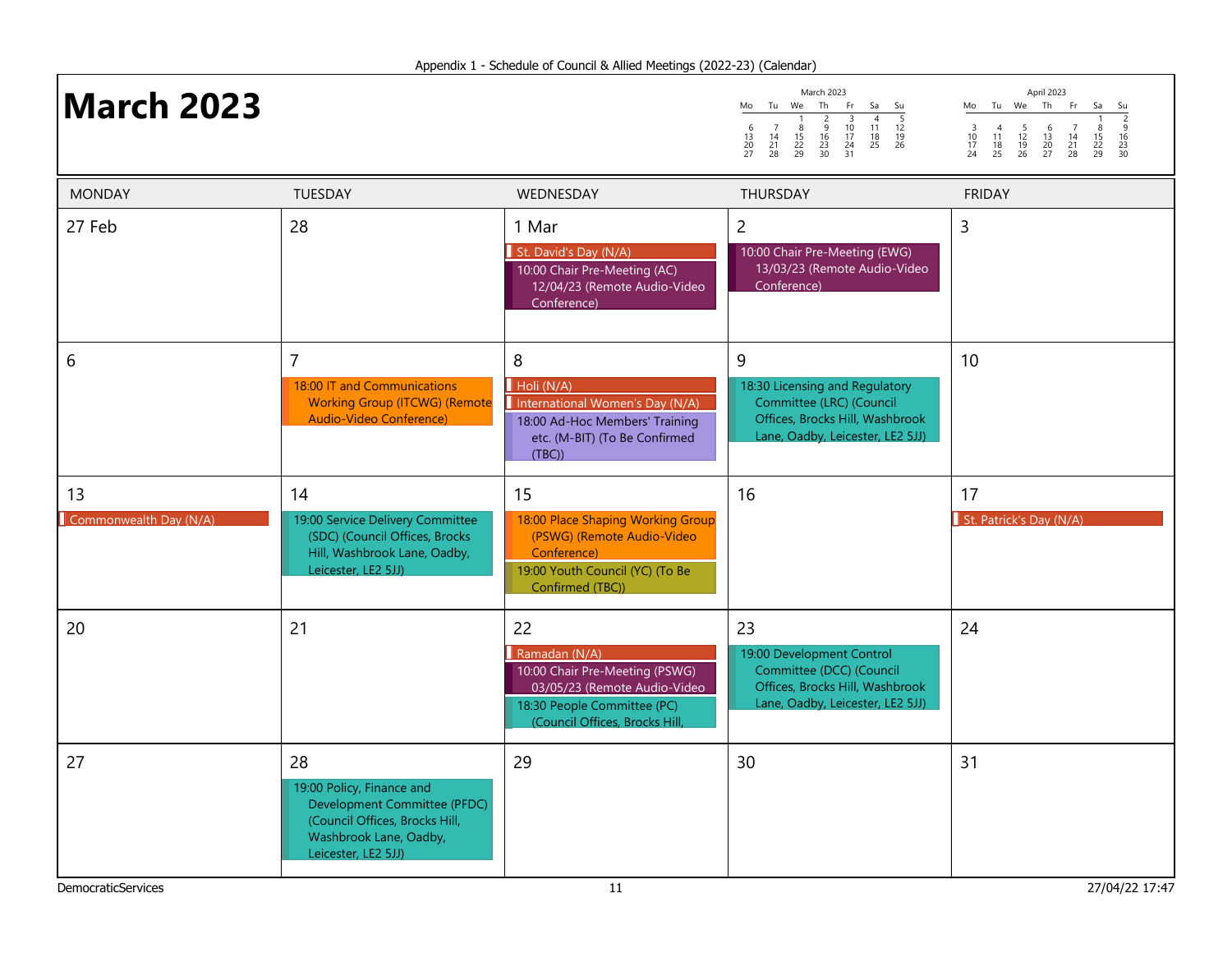| <b>April 2023</b>   |                                                                                                                                                       |                                                                                                               | April 2023<br>Tu We Th<br>Fr.<br>Sa<br>Mo<br>Su<br>$\frac{2}{9}$<br>$\frac{16}{23}$<br>$\frac{23}{30}$<br>$\begin{array}{c} 3 \\ 10 \\ 17 \\ 24 \end{array}$<br>$\begin{array}{c} 6 \\ 13 \\ 20 \\ 27 \end{array}$<br>$\frac{8}{15}$<br>22<br>29<br>$\begin{array}{c} 4 \\ 11 \\ 18 \\ 25 \end{array}$<br>$\frac{5}{12}$<br>$\frac{12}{19}$<br>26<br>$\begin{array}{c} 7 \\ 14 \\ 21 \\ 28 \end{array}$ | May 2023<br>Tu We Th<br>Fr<br>Sa<br>Mo<br>Su<br>$\frac{1}{8}$<br>$\frac{15}{22}$<br>29<br>$\begin{array}{c}\n2 \\ \hline\n2 \\ 16 \\ 23 \\ 30\n\end{array}$<br>$\begin{array}{c}\n4 \\ 11 \\ 18 \\ 25\n\end{array}$<br>$\frac{5}{12}$<br>$\frac{12}{19}$<br>26<br>$\begin{array}{c}\n 3 \\  10 \\  17 \\  24 \\  31\n\end{array}$<br>$\frac{6}{13}$<br>$\frac{13}{20}$<br>$\frac{20}{27}$<br>$\begin{array}{c} 14 \\ 21 \\ 28 \end{array}$ |
|---------------------|-------------------------------------------------------------------------------------------------------------------------------------------------------|---------------------------------------------------------------------------------------------------------------|---------------------------------------------------------------------------------------------------------------------------------------------------------------------------------------------------------------------------------------------------------------------------------------------------------------------------------------------------------------------------------------------------------|--------------------------------------------------------------------------------------------------------------------------------------------------------------------------------------------------------------------------------------------------------------------------------------------------------------------------------------------------------------------------------------------------------------------------------------------|
| <b>MONDAY</b>       | TUESDAY                                                                                                                                               | WEDNESDAY                                                                                                     | THURSDAY                                                                                                                                                                                                                                                                                                                                                                                                | <b>FRIDAY</b>                                                                                                                                                                                                                                                                                                                                                                                                                              |
| 3 Apr               | 4                                                                                                                                                     | 5                                                                                                             | 6                                                                                                                                                                                                                                                                                                                                                                                                       | $\overline{7}$                                                                                                                                                                                                                                                                                                                                                                                                                             |
|                     |                                                                                                                                                       | Full-Term Break (N/A)                                                                                         |                                                                                                                                                                                                                                                                                                                                                                                                         |                                                                                                                                                                                                                                                                                                                                                                                                                                            |
|                     | 18:00 IT and Communications<br><b>Working Group (ITCWG) (Remote</b><br>Audio-Video Conference)                                                        | Passover/Pesach (N/A)<br>18:00 Ad-Hoc Members' Training<br>etc. (M-BIT) (To Be Confirmed<br>(TBC)             | 18:00 Children and Young Peoples'<br>Forum (CYPF) (Remote<br>Audio-Video Conference)                                                                                                                                                                                                                                                                                                                    | Good Friday (N/A)                                                                                                                                                                                                                                                                                                                                                                                                                          |
| 10                  | 11                                                                                                                                                    | 12<br>Full-Term Break (N/A)                                                                                   | 13                                                                                                                                                                                                                                                                                                                                                                                                      | 14                                                                                                                                                                                                                                                                                                                                                                                                                                         |
| Easter Monday (N/A) | 10:00 Mayor Pre-Meeting (FC)<br>18/04/23 (Remote Audio-Video<br>Conference)<br>14:00 Community Safety<br>Partnership (CSP) (To Be<br>Confirmed (TBC)) | 18:00 Audit Committee (AC)<br>(Council Offices, Brocks Hill,<br>Washbrook Lane, Oadby,<br>Leicester, LE2 5JJ) | 18:00 Environment Working Group<br>(EWG) (Remote Audio-Video<br>Conference)                                                                                                                                                                                                                                                                                                                             |                                                                                                                                                                                                                                                                                                                                                                                                                                            |
| 17                  | 18<br>19:00 Full Council (FC) (Council<br>Offices, Brocks Hill, Washbrook<br>Lane, Oadby, Leicester, LE2 5JJ)                                         | 19<br>19:00 Youth Council (YC) (To Be<br>Confirmed (TBC))                                                     | 20                                                                                                                                                                                                                                                                                                                                                                                                      | 21                                                                                                                                                                                                                                                                                                                                                                                                                                         |
| 24                  | 25                                                                                                                                                    | 26                                                                                                            | 27<br>19:00 Development Control<br>Committee (DCC) (Council<br>Offices, Brocks Hill, Washbrook<br>Lane, Oadby, Leicester, LE2 5JJ)                                                                                                                                                                                                                                                                      | 28                                                                                                                                                                                                                                                                                                                                                                                                                                         |